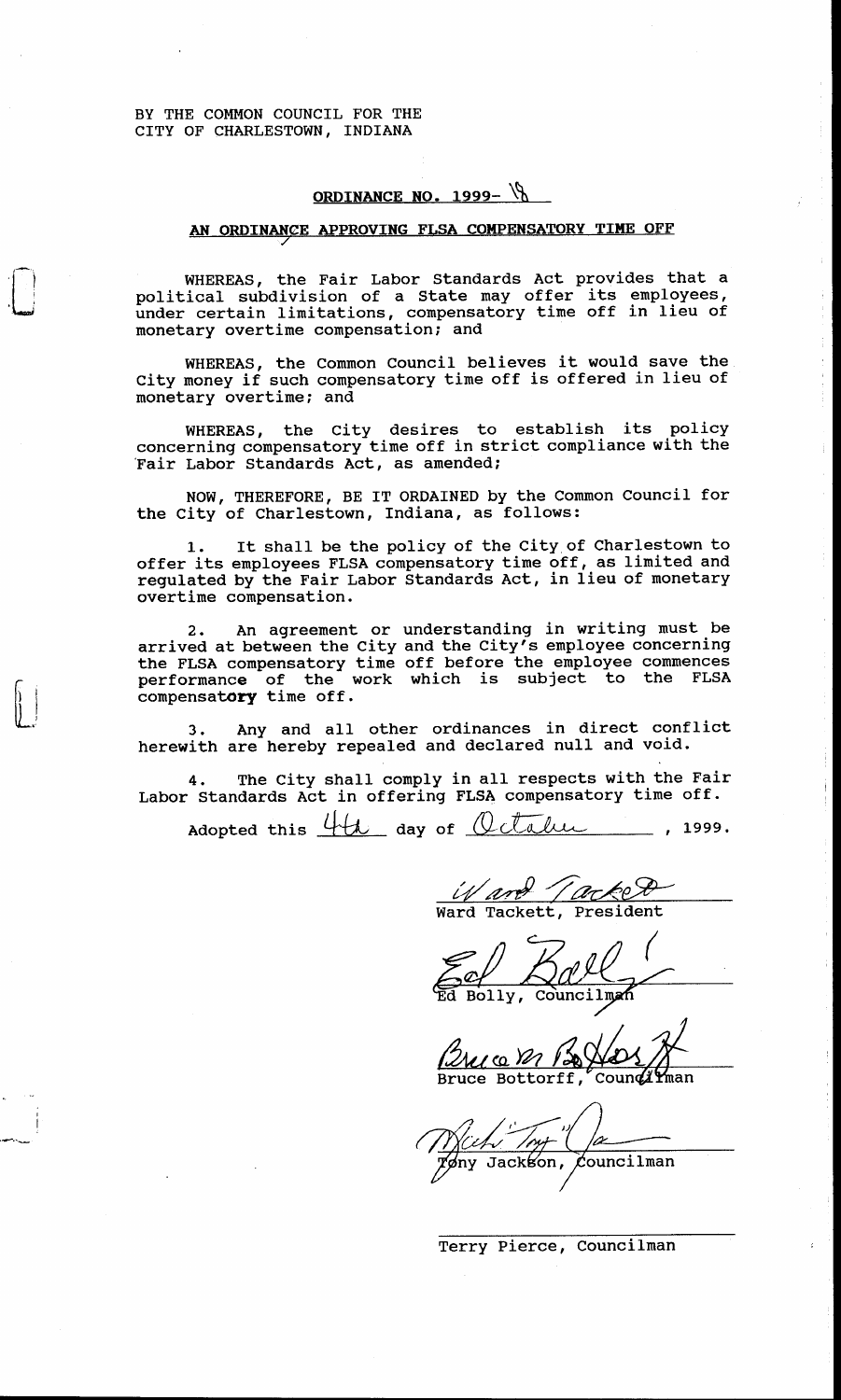[of](#page-2-0)  $\overbrace{Q \text{}(ul)}^{\text{Approved}}$  by the Mayor on this  $\overbrace{q \text{}(ul)}^{\text{th}}$  day

Mayov Bob Branney

**ATTEST** :

**Sharon Barnes, Clerk-Treasurer**